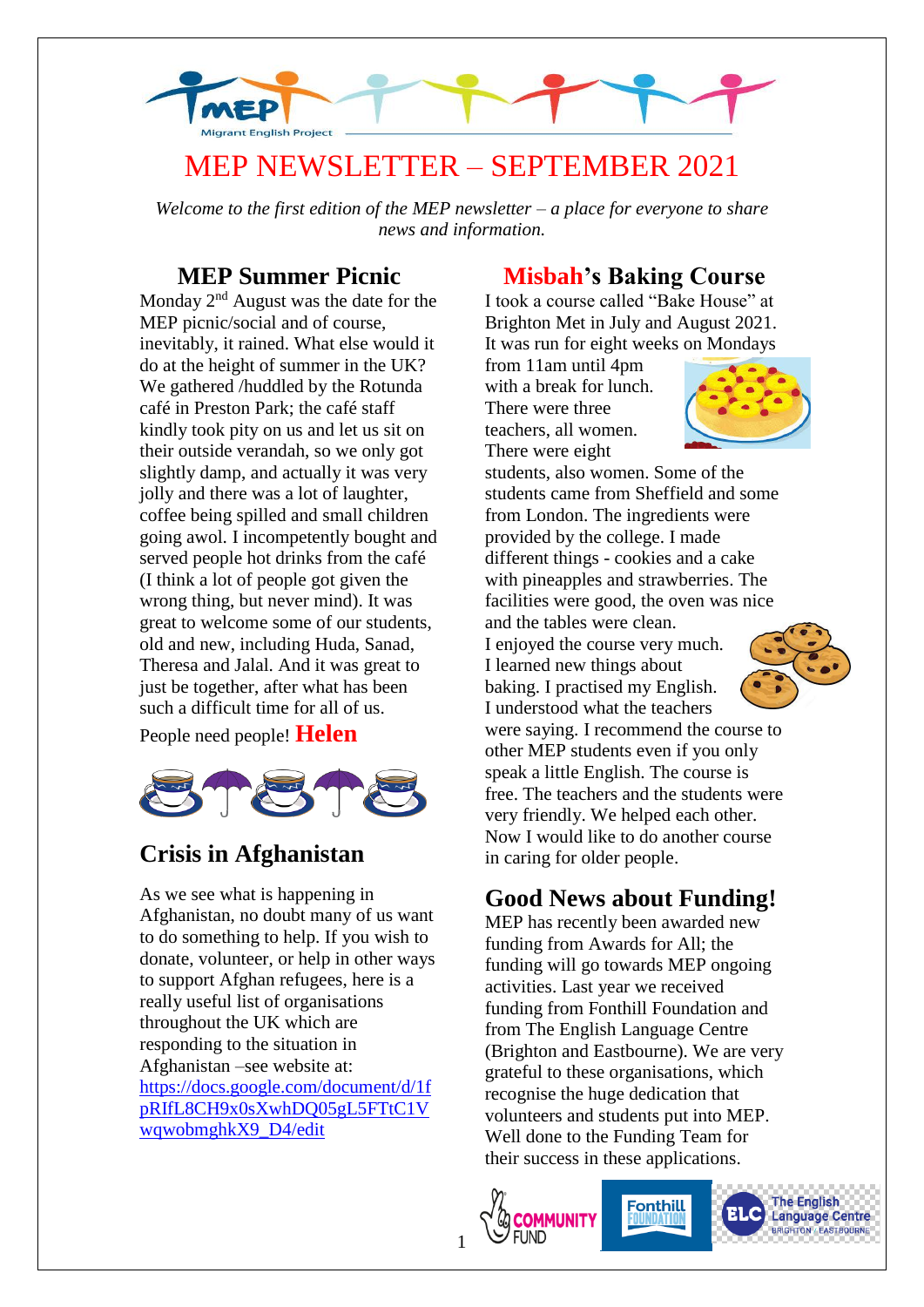#### **Beimnet and the Allotment**

Did you know that MEP students can help at the allotment (garden)? Beimnet is one of the regulars, and we asked her to tell us about it:

*What do you do when you go to the allotment?* I plant vegetables, clean the garden and tidy up, water the plants – and enjoy the beautiful place *What plants are growing there?* Tomatoes, coriander, spinach, chard, potatoes, courgettes, aubergine, beans, plums, chilli ….. *How does it make you feel when you go to the allotment?* I feel relaxed and happy. I enjoy the fresh air. It helps me feel good physically and mentally. **If you would like to visit the allotment, and find out more about what you could do there, contact Will on WhatsApp, on 07965 756126**

#### **Laila's NHS Experience**

On  $4<sup>th</sup>$  May at 3.15 in the afternoon, I was going to pick up my sister from school. When I was on the zebra crossing, a car didn't stop to let me pass and hit me. I can't exactly remember what happened at this time but I can remember the intense pain I felt after being hit. One of the people managed to unlock my phone and call my mum to let her know. She came at the same time, as I was not far away from my home. After that the ambulance came with the police. The ambulance staff carried me to the car and went straight away to the hospital. I had an x-ray on all my body and it showed that I had a broken pelvis, right leg and lower spine as well. The doctor told me that I have to have an operation in the morning. I was so scared and cried a lot. But things went well. I didn't feel anything during the operation – it took five hours but I was sleeping. I stayed in hospital for 11 days. I think five of the days were in a common ward and the rest in a special ward. The nurses were very lovely and friendly and the



doctors as well but I didn't like the other patients. They made a noise all the time and I couldn't sleep well Although the hospital looks comfortable, no one likes to be in it because it's so boring, especially during the Covid period as you can just have one visitor for one hour a day and I couldn't see my sister, brother or grandma. I really missed them when I was in the hospital. My mum looked after me when I left the hospital as I couldn't move for one month, then three months after that on two crutches, but now I am walking without them – not the same as before but much better than the last four months.

I want to study physiotherapy because it was my grandma's desire in the beginning, and my desire as well because my cousin also studies it. I am interested in it too and my interest in it increased after my accident and what I went through, as physiotherapy helped me a lot to walk again.

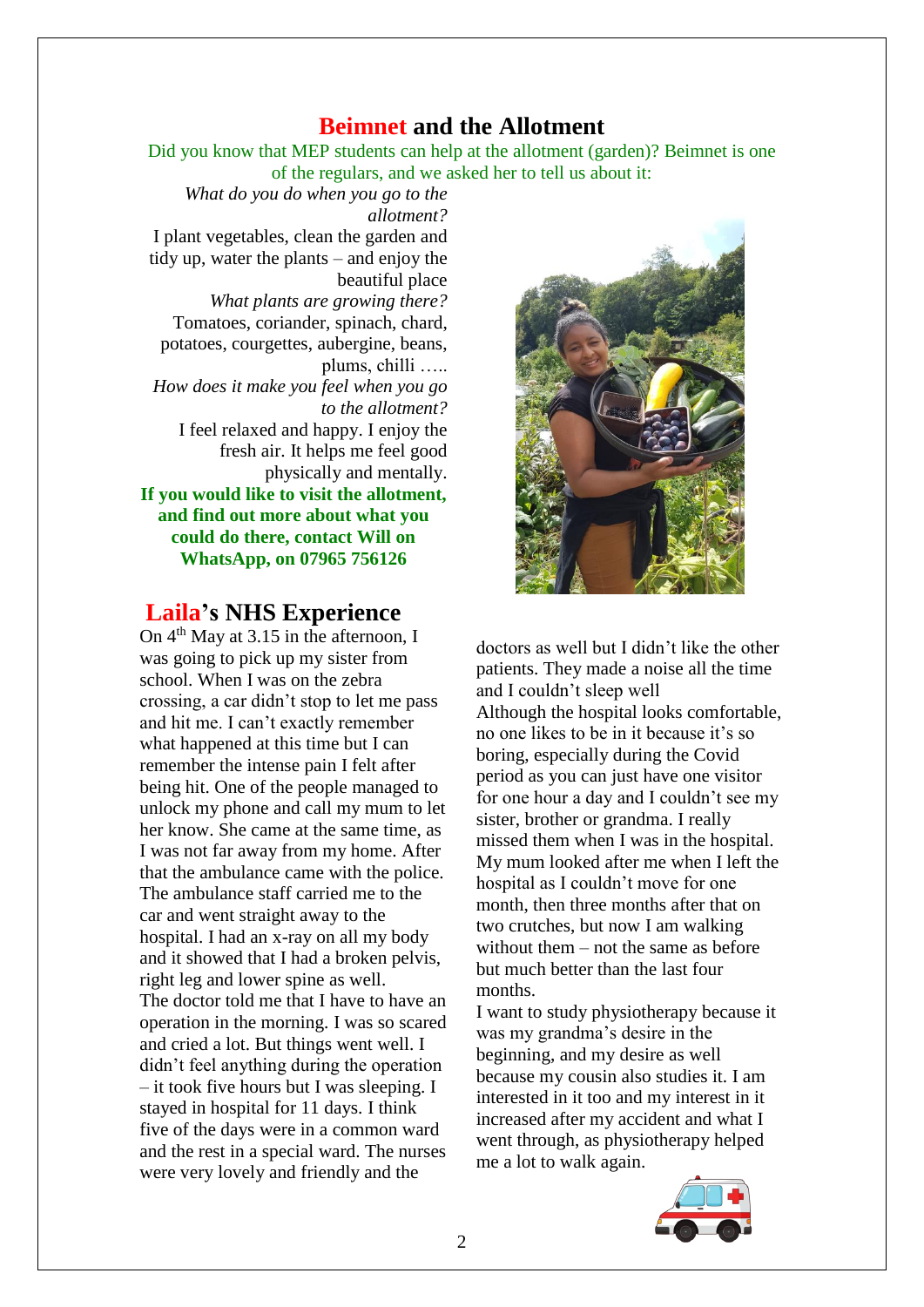## **Do You Remember? A poem by Alison**

Do you remember when the world was moved At the sight of a slight, tiny body lying,

face-down, in the sand One hand outstretched As if reaching, as if beseeching For life?

Do you remember his name His father's tears His mother's body floating in the water Someone's sister, someone's daughter?

Were they wrong to set sail To risk all, to fail Were they wrong to long for a better life Free from fear, away from strife A life such as ours?

We teach our children To love, to care To give, to share What lesson then do they learn If we turn our backs and say 'Go away, you are not wanted here'?

Welcome Refugees. Please.

## **Are You Looking for Work?**

Two MEP volunteers have set up an exciting new project called **The Launchpad Collective (TLC)**. They aim to help refugees who are looking for work to find a job in a safe, welcoming workplace. TLC works with businesses to help them become employers of sanctuary, and they also provide training for refugee job-seekers to unlock their full potential. Examples of their projects include the Work-Ready programme, which offers a 20 week Work Ready English course (aimed at Intermediate B1 level), a one to one buddy, wellbeing activities and online skills workshops and talks. They also offer a drop in scheme called 'Conversations About Work' for people with less English who still need support. They are very keen to encourage MEP students who are looking for work. For further information visit their website at [www.wearetlc.org.uk](http://www.wearetlc.org.uk/) .

Apart from this, there are various courses available to help people look for work – eg run by Brighton and Hove City Council (eg **Next Steps ESOL Enterprise Course,** for more details email ACL@brighton-hove), or local colleges including Brighton Met who ran the cookery course which Misbah wrote about [\(www.gbmc.ac.uk/esol-courses](http://www.gbmc.ac.uk/esol-courses)**)**.



#### **Sewing Group News**

We are a small friendly group providing an informal place to practise sewing skills, from basic sewing and small hand-sewing projects to more advanced dressmaking techniques. You can learn how to use a sewing machine and to follow a pattern, as well as how to adapt a pattern to fit or how to repair or alter items. We have sewing machines to use, and a selection of fabrics. Projects completed by our students over the last year have ranged from hand sewn and embroidered dolls, to masks and tote bags. Several of our students are now making progress with clothing projects (eg skirts and dresses), and our latest new project is to start learning

and teaching crochet as well. If you would like to join our group, please get in touch – we do have a waiting list but we would be happy to add your name. **Susan**